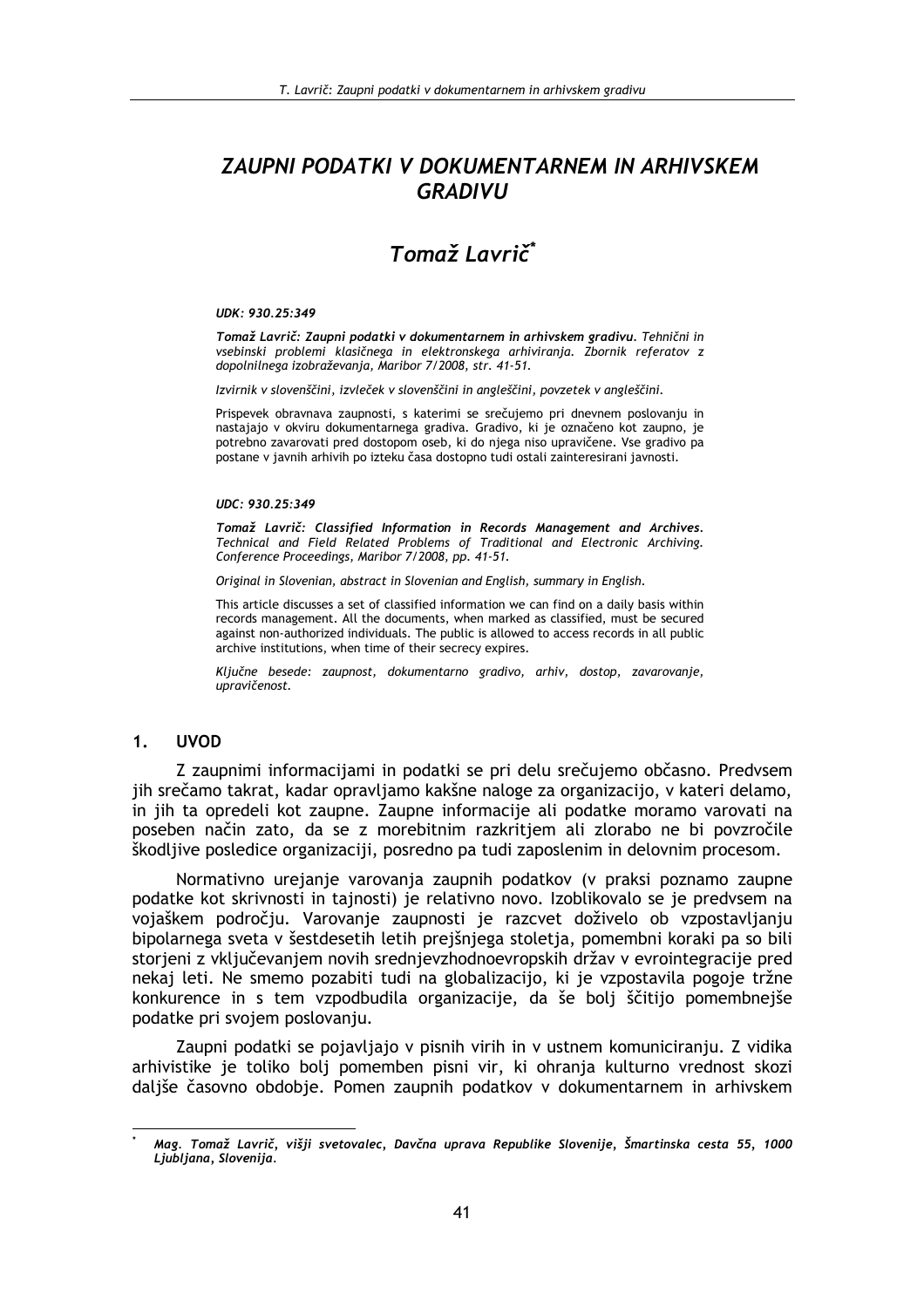gradivu kaže na to, da vse stvari, dogodki, vsebine niso prosto dostopne različnim zainteresiranim skupinam ali posameznikom, ampak velja načelo, da se smejo s pomembnimi informacijami in podatki, kadar so kot taki označeni, seznaniti samo upravičeni ter pooblaščeni posamezniki. To pa je bistvo varovanja zaupnosti.

#### $\overline{2}$ DOKUMENTARNO GRADIVO ZAUPNE NARAVE

Slovenska zakonodaja regulira s skrivnostmi in tajnostmi, varovanje informacij in podatkov,<sup>1</sup> ki so tako pomembni, da bi z njihovim razkritjem lahko škodovali delovanju in izvajanju nalog državnih organov, organizacij ali celo interesom Republike Slovenije. Namesto skrivnosti<sup>2</sup> in tajnosti<sup>3</sup> uporabljam v nadaljevanju tega prispevka primernejši izraz - zaupnosti. Z zaupnostjo lahko razumemo omejevanje pravice dostopa do pridobivanja občutljivih informacij in podatkov s strani neupravičenih oseb oziroma zmožnost sprejemanja in ohranjanja pridobljenih zaupanih informacij ali podatkov, ki so namenjeni samo določenim posameznikom. Poznamo naslednje vrste zaupnosti:

- tajne podatke (urejene v zakonu o tajnih podatkih, v nadaljevanju: ZTP),  $\bullet$
- davčno tajnost (urejeno v zakonu o davčnem postopku),  $\blacksquare$
- osebne podatke (urejene v zakonu o varstvu osebnih podatkov),
- poklicno skrivnost (urejeno v zakonu o zasebnem varovanju, zakonu o javnih uslužbencih in v drugih predpisih),
- uradno tajnost (urejeno v zakonu o industrijski lastnini, v predpisih ministrstva za obrambo, ministrstva za notranje zadeve, ministrstva za zunanje zadeve ter v drugih predpisih),
- vojaško tajnost (urejeno v različnih neusklajenih predpisih organov javne uprave),
- državno tajnost (urejeno v zakonu o slovenski varnostno-obveščevalni agenciji in v drugih predpisih),
- bančno tajnost (urejeno v bančnem kodeksu Združenja bank Slovenije, zakonu o bančništvu in v drugih predpisih),
- poslovno skrivnost (urejeno v zakonu o gospodarskih družbah, v zakonu o bankah in hranilnicah in v drugih predpisih),
- poslovno tajnost (urejeno v zakonu o detektivski dejavnosti),
- industrijsko skrivnost (urejeno v notranjih predpisih gospodarskih družb),

Podatek je dejstvo ali ideja (pojem, misel) v formalizirani obliki, primeren za komuniciranje, ki o določeni stvari kaj pove ali se nanj nanaša, informacija pa vsebuje pomen, ki ga da človek podatkom v danih okoliščinah, gre za vednost o določeni stvari.

 $\overline{2}$ Skrivnost je nekaj nerazumljivega, nerazložljivega, nikoli odkritega in predstavlja misterij.

 $\overline{3}$ Kot pravi Anžič (1997, str. 156), je beseda tajnost prevzeta iz drugih slovanskih jezikov. Upoštevati velja, da se je raba izraza tajnost v slovenskih predpisih povečala pod vplivom jugoslovanske zakonodaje, kjer se je uporabljal izraz "tajna", pojem tajnosti pa se v slovenski državi pogosto enači s pojmom skrivnosti. Tudi SSKJ ločuje oba izraza, vendar v delu, ki je bistven za delo državne uprave, dovoljuje enakopravno rabo obeh in ne daje prednosti enemu ali drugemu.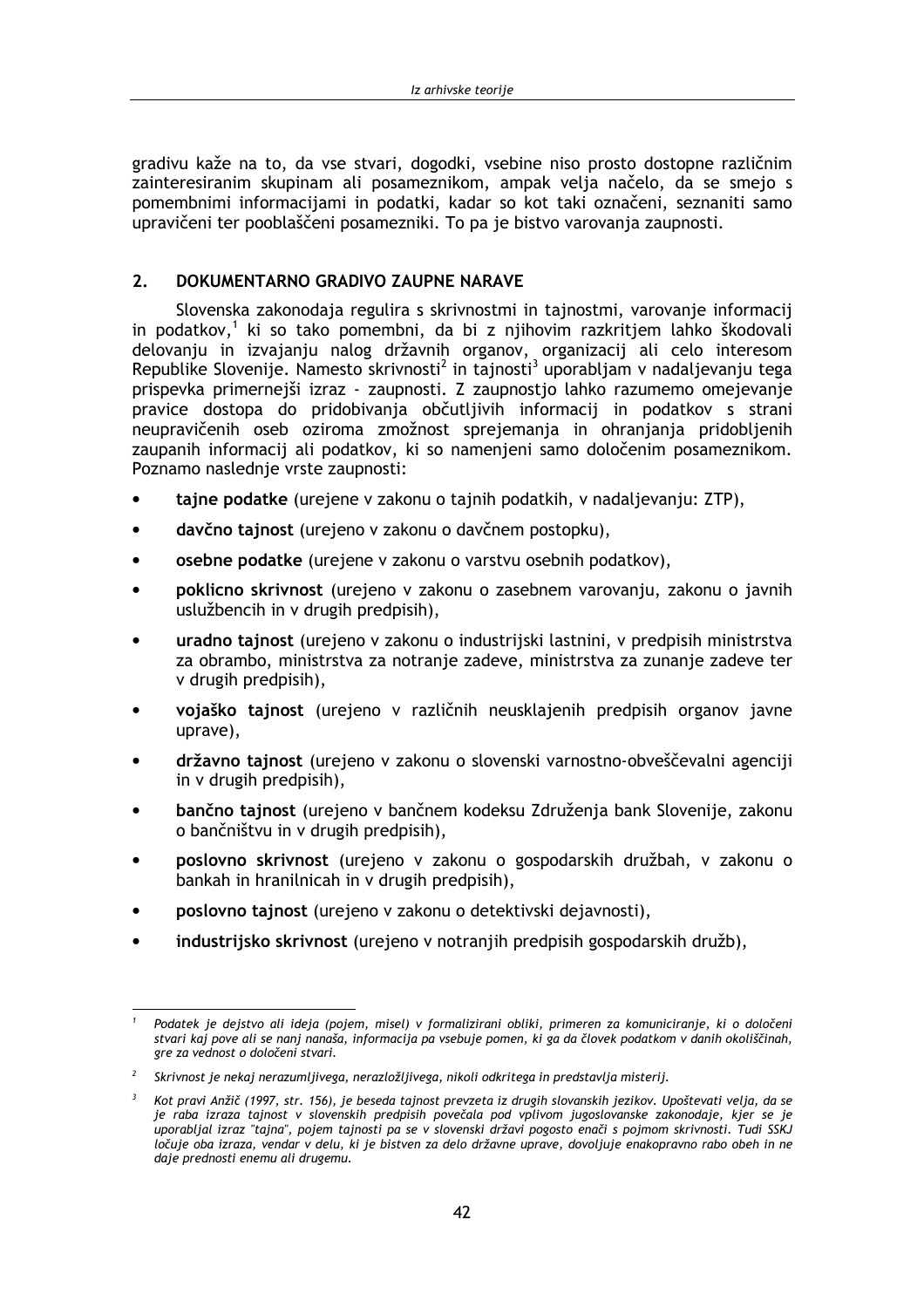zdravniško skrivnost (urejeno v notranjih predpisih zdravstvenih organizacij) in druge zaupnosti.

Vse te zaupnosti nastajajo pri rednem delu upravnih organov v širšem smislu. kamor štejemo poleg državne uprave še samoupravne lokalne skupnosti, nosilce javnih pooblastil ter nenazadnie gospodarske družbe in organizacije.

Vsak posamezni predpis vrste zaupnosti ureja način označevanja dokumentov in medijev (naj gre za zemljevide, fotografije, slikovne in zvočne zapise na kasetah, CD-jih, DVD-jih in drugih elektronskih medijih). S predpisanim označevanjem zaupnih informacij in podatkov lahko zagotavljamo pravilno obvladovanje (upravljanje) in hrambo prejetega dokumentarnega gradiva. Vsak dokument, ki ga prejme glavna pisarna, sprejemnica ali vložišče, lahko namreč uslužbenec takoj razvrsti med navadno - redno pošto, in posebno pošto, ki je ponavadi zaupne narave. Ker je obravnava zaupnih podatkov omejena na vodstvene in vodilne uslužbence, je evidentiranje in dostava takih pošiljk prednostna. Torej pravilnost označevanja zaupnosti kakršnegakoli medija bistveno zmaniša možnosti zlorab ali razkritij podatkov s prebiranjem vsebine, ki je namenjena samo pooblaščenim osebam.<sup>4</sup>

Dodati je potrebno, da vse zaupnosti nimajo urejenega načina in postopkov varovanja podatkov v zakonih in podzakonskih aktih. Sem lahko štejemo primer osebnih podatkov, poklicne skrivnosti, poslovne tajnosti, poslovne skrivnosti ipd. Pri poslovni skrivnosti, kot jo ureja zakon o gospodarskih družbah, velja, da sprejme notranji akt o zavarovanju osebnih in zaupnih podatkov direktor ali upravni odbor. V notranjem predpisu navede način in postopke (logično-tehnične ukrepe) zavarovanja zaupnih podatkov. S takim dokumentom se ponavadi seznanijo le poslovodni uslužbenci in zaposleni v tej organizaciji. Drugi takega predpisa ne poznajo, zato je v teh primerih potrebno pridobiti notranji akt organizacije, v katerem so predpisani načini in postopki varovanja, ki omogočajo prejemniku zaupnih pisanj enakovrstno hrambo gradiva, kot ga je predvidel tisti, ki ga je označil za zaupnega v gospodarski družbi

Poleg formalnega označevanja je pri zaupnih gradivih pomembna še dostava in prevzem take pošte. Pravilna navedba naslova na ovojnici in dostava pošte naslovniku onemogočata možnost zlorabe in nepravilnega vročania. Taka ovojnica se ne odpira, ampak se pripne k dokumentu ter po pisarniški odredbi shrani v zbirki dokumentarnega gradiva. V izrednih primerih ima lahko ovojnica pomembno dokazno vrednost pravilnosti oziroma nepravilnosti naslavljanja in vročanja, ob pravilnem in pravočasnem prejemu pa tudi zmaniša morebitno gospodarsko ali drugo škodo ali pridobi določeno korist organizaciji. Zaupno gradivo se obravnava pred obdelovanjem splošnega "navadnega" gradiva, zaradi tega ima posledično tudi strožji pogoj varovanja in hrambe.

Gradivo, ki prispe v organ in je označeno z oznako zaupnosti, se evidentira po notranjih predpisih, saj so vrste zaupnosti različne po vsebini (obstajajo predpisi, ki v celoti regulirajo upravljanje dokumentarnega gradiva), pri evidentiranju pa se zahteva le splošen vpis atributov, ki v zbirki prejete ali odposlane pošte ne prikazuje zaupnih podatkov iz prejetega gradiva.

V primeru tajnih podatkov so to osebe, ki imajo dovoljenje za dostop do tajnih podatkov določene stopnje: ZAUPNO. TAJNO GII STROGO TAJNO.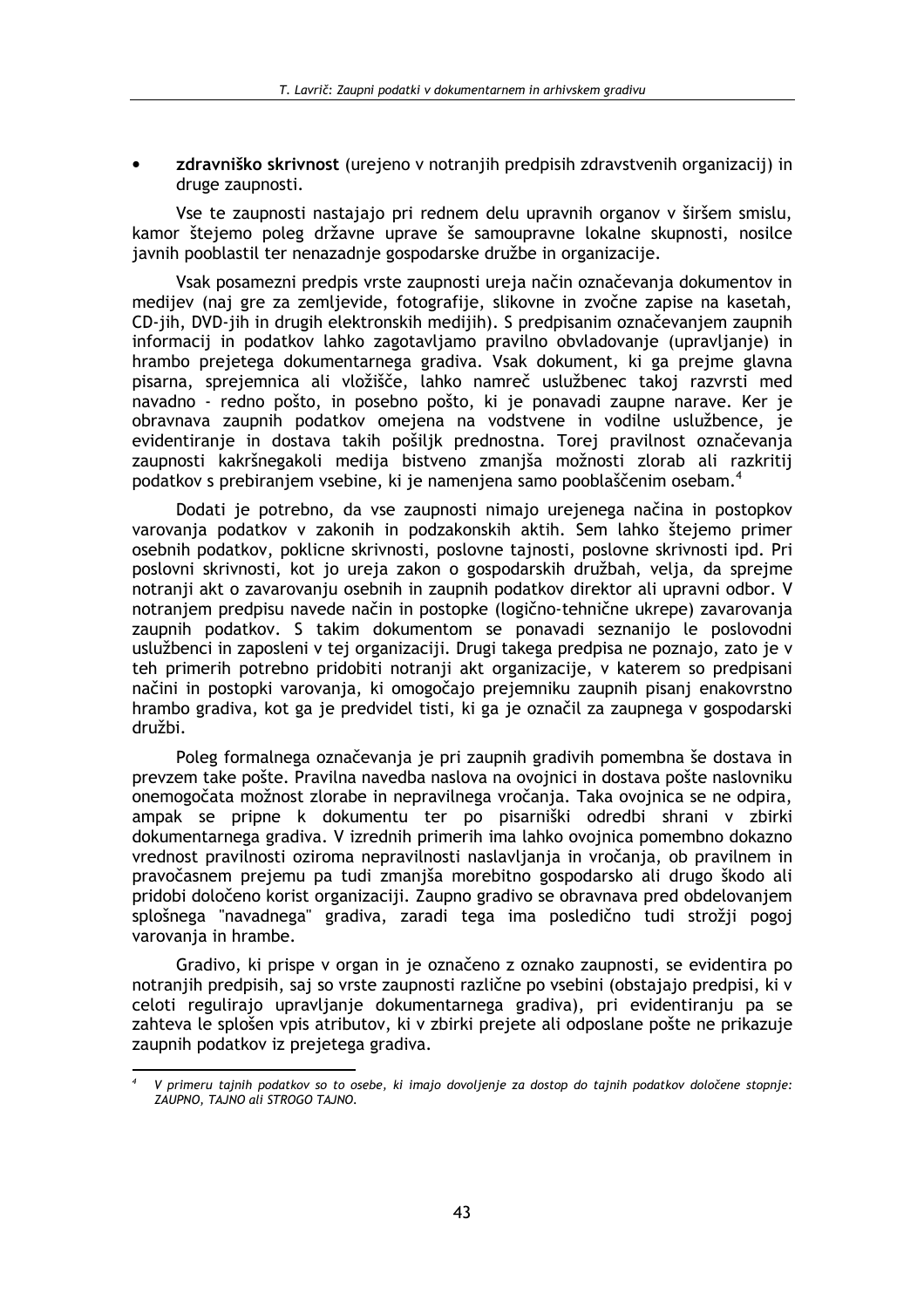#### ZAUPNI PODATKI MED DOKUMENTARNIM IN ARHIVSKIM GRADIVOM  $3<sub>1</sub>$

Temeljno načelo varovanja zaupnih podatkov je ravno zagotavljanje njihove nedostopnosti osebam, ki do njih niso upravičene ali pooblaščene. Predpisi, ki urejajo npr. tajne podatke, pogojujejo osebam dostop do takih podatkov s potrebo po védenju (t. i. "need to know" načelo), ki izhaja iz njihovega dela. Posamezniki se z zaupnim gradivom lahko srečamo kot uslužbenci, ki prenašamo gradivo (kurirji, tajnice, študenti) ali osebe, ki se v zadnji fazi ukvarjajo z arhiviranjem gradiva (arhivarji). Sem štejemo tudi osebe, ki se z zaupnim javnim arhivskim gradivom po izteku roka nedostopnosti srečajo kot raziskovalci, zgodovinarji in take dokumente pregledujejo. Za vse te osebe velja načelo, da varujejo informacije in podatke, do katerih so prišle pri opravljanju svojega dela. To vrsto zaupnosti imenujemo poklicna skrivnost oziroma poklicna molčečnost. Zaveza k varovanju tako pridobljenih podatkov se vzpostavi na podlagi potrditve odgovornosti posameznika s podpisom na listini (izjava o seznanitvi s predpisi in zavezo o varovanju pridobljenih podatkov). Ta zaveza velja za posameznika nedoločno dolgo.

Gradivo, ki vsebuje zaupne podatke, se skozi faze obdelave in na koncu v hrambi ustrezno evidentira. Lahko je vpisano v posebno - ločeno zbirko prejetega gradiva (ročna ali elektronska zbirka) z zaznamkom uporabnika takega gradiva, v kolikor se tak dokument še obdeluje, lahko pa je že odloženo v priročnem arhivskem prostoru ali v arhivskem skladišču.

Pristojni uslužbenci javne uprave so tako s področnimi zakoni kot tudi z Uredbo o upravnem poslovanju zavezani varovanju zaupnosti podatkov, kadar jih kot take označijo stranke, ponudniki in drugi poslovni subjekti. Njihova odgovornost glede na določeno časovno obdobje je, da za gradivo zaupne narave, ko se prenaša iz zbirk (nerešenih zadev, tekoče ali stalne zbirke) ali prenese pristojnemu arhivu oziroma uniči, kadar ni arhivsko, in je bila stopnja tajnosti znižana (lahko tudi na stopnjo nič), poskrbi za predajo pravilnih in popolnih napotkov strokovnim službam, kako ravnati s takim dokumentarnim gradivom, nai si bo v klasični ali elektronski obliki. Kot sem v prejšnjem razdelku že navedel, je pravilno naslavljanje pošiljk zelo pomembno. Poleg tega je pomembna tudi pravilna pisarniška odredba glede hranjenja dokumentacije po izteku rokov hranjenja (kot so opredeljeni npr. v načrtu klasifikacijskih znakov). Odgovornosti uslužbenca od predaje gradiva strokovnim službam (glavna pisarna, arhivar) znotraj istega organa ni mogoče prenesti, y kolikor odredba in predaja nista bili navedeni in izvedeni pravilno. Na koncu obdobja hrambe nekega gradiva, se s temi dokumenti namreč sreča arhivar, ki vsebinsko ni nikdar reševal zadeve zaupne vsebine, zaupnosti pa s časom poteka dogodkov oz. veljavnosti ali zaradi sprememb predpisov niso bile znižane ali anulirane. To povzroči dodatne obremenitve in napore glede finančnih sredstev za opremljanje arhivskih prostorov ali skladišč s tehničnim varovanjem, izdelavo načrta hrambe, načrta varovanja itd.

Primer takega reševanja problematike dokumentarnega gradiva, ki se hrani v redni stalni zbirki organa in kasneje ob prevzemu v pristojnem arhivu, so tajni podatki, kot jih ureja ZTP. Zakonodaja v prehodnih in končnih določbah namreč določa, da se tajnim podatkom, ki jim je bila stopnja tajnosti določena po prejšnjih predpisih in so v zbirki nerešenih zadev, spremeni oznaka stopnje tajnosti najpozneje do določenega zakonskega roka. Ne glede na ta rok oznak stopenj tajnosti ni potrebno spreminjati tajnim podatkom v elektronski ali drugi nepapirni obliki, ki se hranijo v tekoči ali stalni zbirki dokumentarnega gradiva. Tem tajnim podatkom se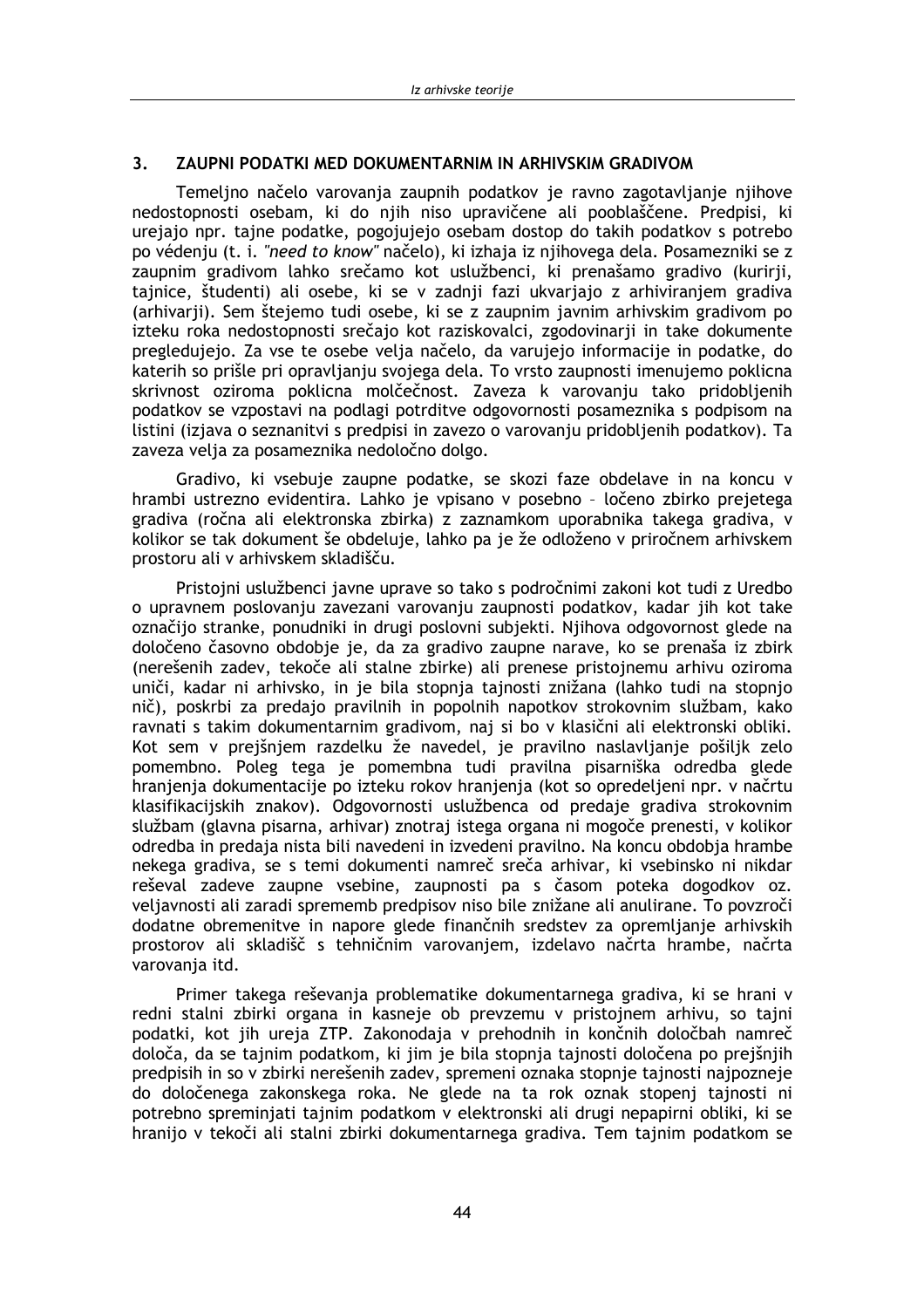oznako stopnie tajnosti spremeni ob nijhovi ponovni uporabi ali posredovanju drugemu uporabniku.

Ne glede na hrambo gradiva v eni izmed zbirk so pooblaščene osebe, ki razpolagajo s tajnimi podatki, dolžne pregledati stopnie tajnosti enkrat letno pri oznaki STROGO TAJNO in na vsaka tri leta pri INTERNO, ZAUPNO, TAJNO ter oceniti obstoj potrebe po njihovi zaupnosti. Odgovornost posameznika, ki ravna z zaupnimi podatki, je torej tisti varnostni element, ki omogoča redno preverjanje in pravilno hrambo gradiva v organu. Ne smemo pozabiti na predajo zaupne dokumentacije pristojnim arhivom. Arhivska znanost se je v zadnjih 20 letih izredno razvila, še posebej ob novih oblikah hrambe gradiva v elektronski obliki.

Komisijo, ki jo imenuje predstojnik, sestavljajo ponavadi uslužbenci glavnih pisarn in strokovni uslužbenci, ki rešujejo zadeve iz nekega vsebinskega področja. Tu je vloga pooblaščenih oseb, ki so ali še ravnajo z zaupnim gradivom, izredno pomembna, saj lahko konkretno vplivajo na pregledovanje starejših zaupnih vsebin v dokumentih, potrjujejo veljavnost in ocenjujejo morebitno škodljivost ob razkritjih. Hkrati so te osebe dovolj verodostojne, da vsebino gradiva, ki ga pregledujejo, zaradi pridobljenih varnostnih dovoljenj in preverjanj ohranijo le zase. Manjše, kot je število oseb, ki pregleduje zaupne vsebine, manj je možnosti zlorab in razkritij. Drugo pomembno dejstvo je, da lahko te osebe s primopredajo zaupne vsebine določajo način in pogoje varovanja, ki velja za različne vrste in stopnje zaupnosti.

Pravilno označevanie in organizacija prevoza v okviru internih kurirskih služb zmanjšujeta možnost odtujitev in povečujeta pravilnost primopredaj, saj se npr. zunanje prevozne selitvene službe ponavadi ne zavedajo pomembnosti vsebin, ki jih prenašajo drugim naslovnikom, pristojnim arhivom, ali pa odvažajo v uničenje.

Odgovornost varovania zaupnih informacii in podatkov velia poleg zaposlenih tudi za vse tiste osebe, ki imajo posebno dovoljenje za dostop do zaupnih podatkov, s pridobljenimi informacijami pa ne smejo ravnati na način, ki bi utegnil povzročiti morebitno razkritie, zlorabo oziroma celo izdajo. Zaupne podatke so dolžne varovati tudi osebe,<sup>6</sup> ki so imele kot druge osebe v postopku priznano pravico udeležbe zaradi varstva svojih pravnih koristi. Ker je pravna korist na zakonu oprta na osebno korist, mora informacije ali podatke, s katerimi se je seznanila stranka, na podlagi načela zaupnosti ohraniti zase. Enako velja tudi, kadar se uveljavlja poslovni in življeniski interes. Sicer bi v nasprotnem primeru veljalo, da mora zaposleni zaupne podatke varovati, stranka pa bi jih lahko zlorabljala in razglašala tretjim, neupravičenim osebam.

To možnost omogočajo na primer 82. člen Zakona o splošnem upravnem postopku, 68. člen Zakona o varstvu dokumentarnega in arhivskega gradiva in arhivih in 22. člen Uredbe o upravnem poslovanju. Ti predpisi, z nekaterimi izjemami, omogočajo osebam, ki nastopajo kot stranke v postopkih in izkažejo svoj pravni

 $\overline{5}$ Tu poznamo primer, da so v novembru leta 2007 izgubili datoteko s podatki 25 milijonov Britancev, na katerih so bila imena, naslovi, roistni podatki ter številke bančnih in zavarovalnih računov. Uradnik centra za zdravstveno zavarovanje v Newcastlu naj bi zbirni pisarni v London poslal po neustaljenih postopkih paket podatkov na elektronskem mediju, ki pa se je med potjo izgubil.

Osebe, ki nastopajo v postopku, so lahko: stranke, stranski udeleženci, začasni zastopniki, skupni predstavniki, pooblaščenci, zakoniti zastopniki, strokovni pomočniki, svetovalci, pravni nasledniki, skrbniki, tuji državljani, priče, izvedenci, tolmači, dediči, garanti, predstavniki banke, zavarovalnice, osebe, udeležene na javni dražbi itd. Posebna izjema velja tudi za druge uradne osebe, inšpektorje, računske revizorje, izvajalce strokovnega nadzora, državne tožilce, pravobranilce, policiste, odvetnike, duhovnike, ki morajo take podatke že po svoji službeni dolžnosti varovati kot poklicno tajnost.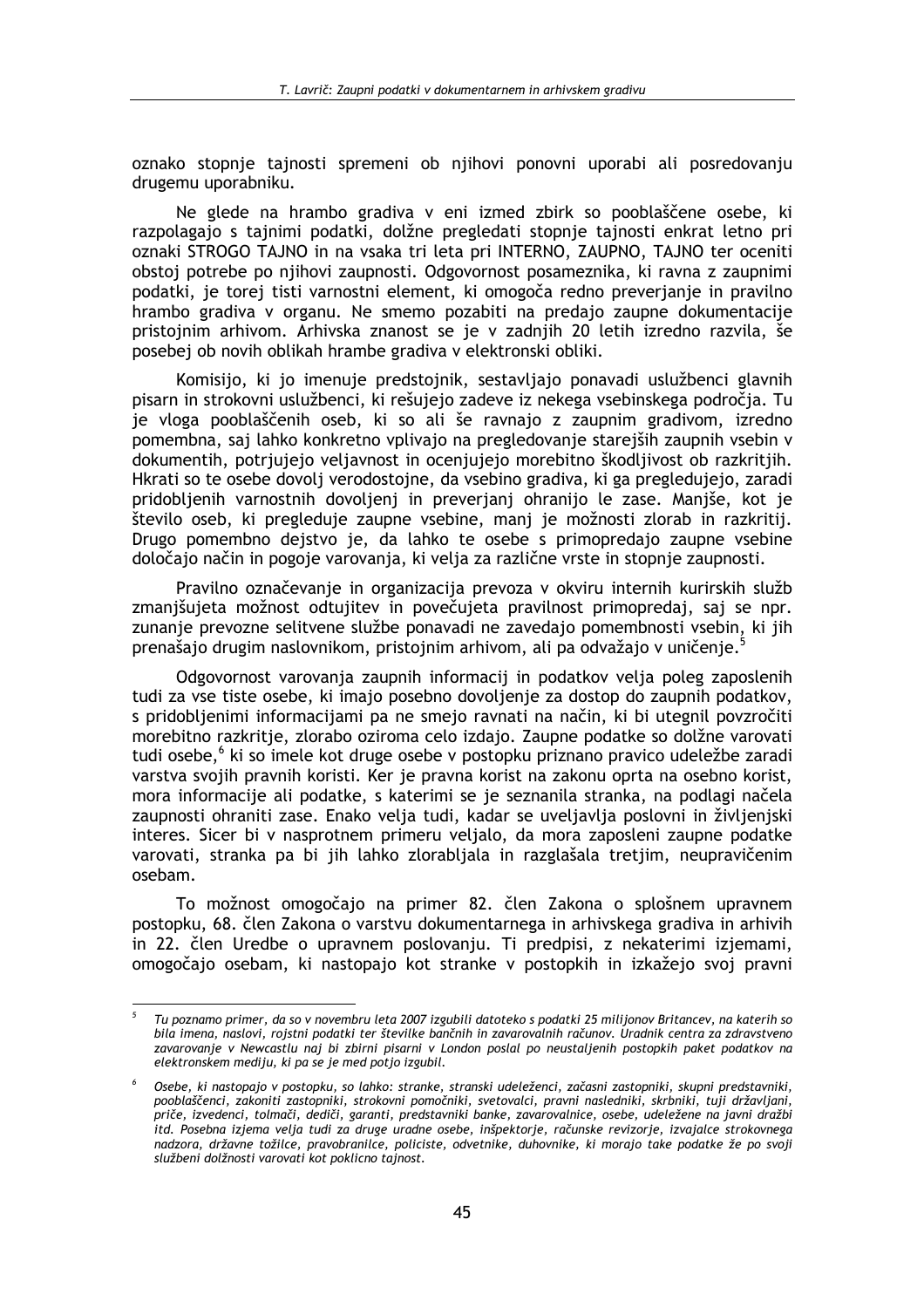interes za udeležbo v postopkih, pravico do vpogleda v svoje dokumente zadeve, ki je nastal pri nekem organu.<sup>7</sup> Za te osebe in za vse druge osebe, ki glede na zakonske možnosti verjetno izkažejo, da imajo od tega pravno korist, velja, da lahko z vpogledom pregledujejo, izpisujejo, prepisujejo ali kopirajo gradivo, ki se nanaša le na njih. Pri tem so vse osebe, ki se jim omogoči vpogled, dolžne varovati podatke kot zaupne.

Izjemo stopnje varovanja dokumentarnega gradiva tako v klasični papirni kot v elektronski obliki iz informatiziranih evidenc, kadar se z njimi seznanijo stranke, ki imajo pravico do vpogleda, predstavljajo podatki in zapisi v dokumentih, ki vsebujejo tajne podatke in so bili uporabljeni kot podlaga za odločitev v postopku. S to določbo so vse v opombi naštete osebe lahko seznanjene s tajnimi podatki tudi do stopnje STROGO TAJNO po ZTP, kar je sicer v nasprotju s postopki, načinom in upravičenostjo dostopa do tajnih podatkov po ZTP, pa vendar so zainteresirane osebe tako pridobljene podatke vsekakor dolžne ohraniti kot zaupne samo zase, ne glede na stopnio tajnosti, y katero so imele vpogled. To odgovornost varovanja zaupnosti lahko posameznik potrdi s podpisom izjave v organu, kjer je dobil vpogled v gradivo, vendar k podpisu po obstoječi zakonodaji ni povsod obvezan.

#### $4.$ HRAMBA IN ZAVAROVANJE (VAROVANJE) PODATKOV

S hrambo zagotavljamo dolgodobno varovanje gradiva ne glede na obliko ali medij, v katerem se ta nahaja. Kot ugotavlja Dobernik (2007, str. 39) v svojem prispevku z naslovom: "Mikrofilmanje kot del sistema trajnega shranjevanja podatkov," prihaja gradivo v arhive še vedno večinoma na papirju, ostali nosilci pa so zastopani v manjši meri. Kot pravi, je vedno več digitalnih zapisov kot duplikatov papirnega gradiva, vendar so prisotni tudi že kot izvorni zapis. Vse več pa je tudi različnih baz podatkov, ki se vzdržujejo samo v digitalni obliki.

Pri hrambi in zavarovanju gradiva je potrebno poleg materialnega varstva dokumentarnega in arhivskega gradiva upoštevati še vrsto drugih dejavnikov, ki potencialno škodujejo gradivu, ki je v hrambi. Gre za materialno tehnične vidike zavarovania gradiva v smislu:

- opreme (kovinski arhivski regali, aluminijaste lestve, gasilni aparati, merilniki vlage, temperature, tlaka, protipožarno in protivlomno varovanje ...),
- prostorskega in lokacijskega načrtovania arhivskih prostorov in skladišč.
- izdelave načrta hrambe dokumentarnega gradiva in izvajanja varnostnih ukrepov iz načrta.
- ureditve dostopa dviga ter vračila gradiva iz arhivske zbirke,
- ločevania elektronskih nosilcev zapisa od klasičnih.  $\blacktriangle$
- zagotavljanja funkcionalnosti in operativnosti informacijskotehničnih naprav za branje podatkov,
- ločevanja zaupnega gradiva od drugega pisanja ali gradiv in še bi lahko naštevali.

Izjema je 17. člen Zakona o Slovenski obveščevalno-varnostni agenciji, ki posamezniku ne omogoča pravice do vpogleda v zbirko osebnih podatkov, na katerega se podatki nanašajo.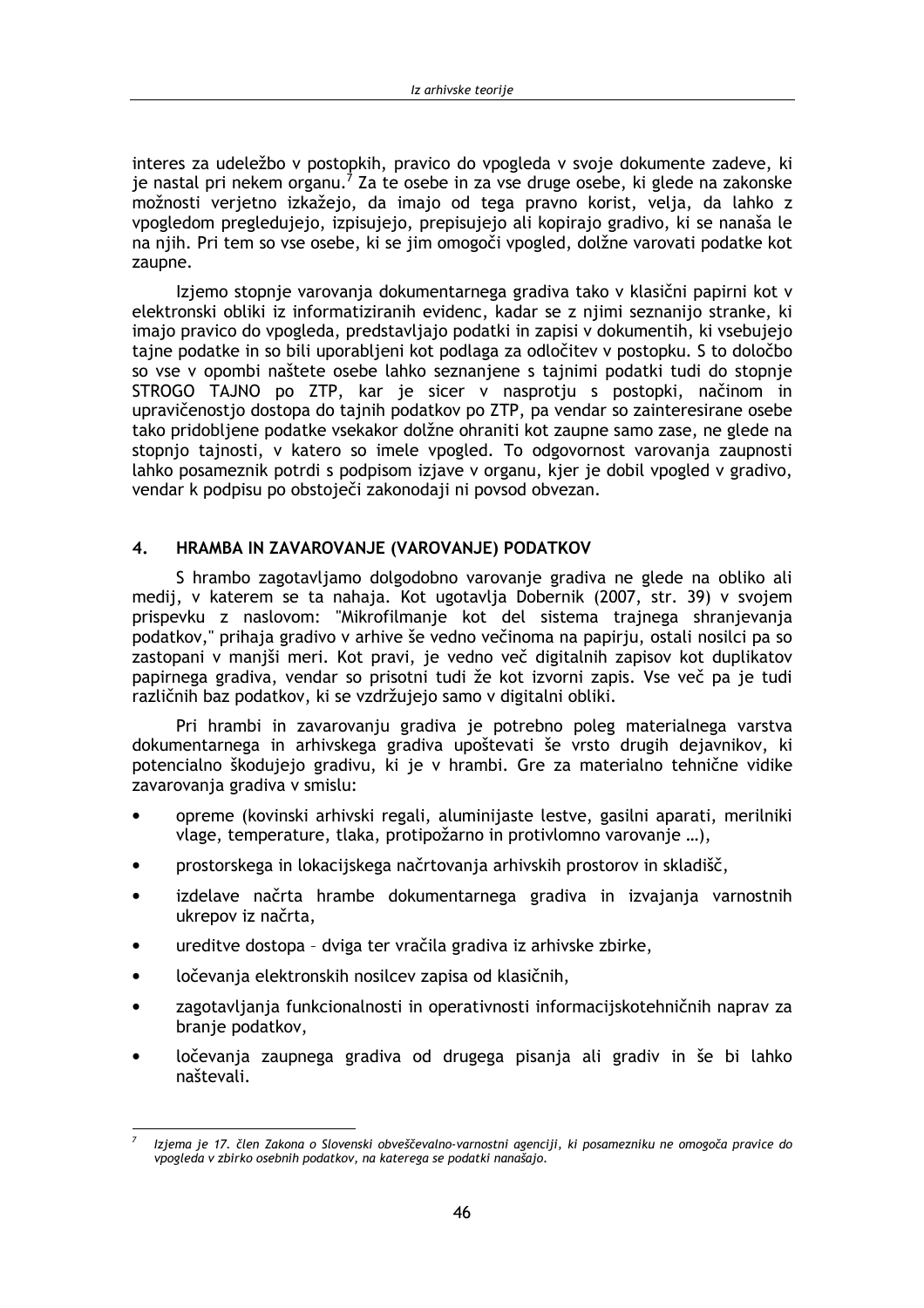Tu bi se navezal predvsem na zadnio alineo, ki sporoča, da je potrebno zaupne podatke (skrivnosti in tainosti) pri hrambi obravnavati specifično, strožie. Tako .<br>Uredba o upravnem poslovanju v 191. členu kot Uredba o varstvu dokumentarnega in arhivskega gradiva v 42. členu določata, da se dokumentarno gradivo, ki vsebuje tajne podatke po ZTP<sup>8</sup> v skladu s posebnimi predpisi hrani ločeno,<sup>9</sup> za hrambo pa se uporabljajo določbe predpisov o varovanju tajnih podatkov.

Uredba o varovanju tajnih podatkov v 31. členu določa, da se dokumenti, ki vsebujejo tajne podatke po ZTP, arhivirajo v skladu s predpisi, ki urejajo arhivsko dejavnost, 65. člen Uredbe o varstvu dokumentarnega in arhivskega gradiva pa za arhivsko gradivo pravi, da je kompletna celota, če vsebuje celotno arhivsko gradivo, nastalo pri javnopravni osebi v določenem časovnem obdobju. V 28. členu uredbe je še zapisano, da Arhiv RS dokumentacijo registracije ponudnikov opreme in storitev za hrambo v digitalni obliki, če je v skladu s predpisi označena kot tajna ali zaupna, varuje v skladu s predpisi, na podlagi katerih ji je bila določena tajnost oziroma zaupnost.

Tu lahko povzamemo, da se mora zaupno gradivo poleg samega obravnavanja v postopku nastajanja tudi po predaji pristojnemu arhivu obravnavati ločeno in varovano po predpisanih postopkih. Podobno velja tudi za primere poslovne skrivnosti, ki velja v gospodarskih družbah. Tu je dolžan arhiv upoštevati notranji akt o zavarovanju zaupnih podatkov in način varovanja, kot ga je opredelila gospodarska družba v svojem aktu.

Ločena hramba gradiva prinaša koristi in slabosti. Med prednosti bi lahko šteli hitrejšo najdbo dokumentacije v zbirki, celovito varovanje pomembnih in občutljivih podatkov ter informacij, razvrščanje po stopnjah tajnosti in vrstah ali celo kategorijah zaupnosti. Slabosti pa predstavlja predvsem finančni vložek v zagotavljanje tehničnih pogojev varovanja, omejen (kontroliran) dostop do podatkov drugih uporabnikov, administriranje dostopov in vpogledov v dokumentacijo in še bi lahko naštevali.

Ločena hramba in strožja obravnava takih podatkov zagotavlja trajnost zapisanih vsebin, ki so pomembne za posameznika in skupnost ter omogočajo celovito zavarovanie podatkov pred nepooblaščenimi osebami.

Razkritie zaupne informacije ali podatka se kot škodlijvo in s tem kaznivo izkaže takrat, ko se posreduje osebi, ki do nie ni upravičena niti pooblaščena. Ohranjanje zaupnosti pomeni tudi to (lat. in camera charitatis), da vse kar nastane, ostane znotraj štirih sten oz. med štirimi očmi. Pri delu se namreč pogosto zgodi, da se s kakšnim zaupnim podatkom (osebne ali uradne narave) srečajo tako naključni sodelavci, ki mimogrede pokukajo na sosednjo mizo, ko pridejo na sestanek, stranke pri okencih, ki čakajo na obdelavo podatkov pri uslužbencu in imajo vpogled na listine na njegovi mizi, ali pa v dnevnih pogovorih med uslužbenci, uslužbenci in strankami, ali celo doma v pogovoru s partnerjem. Visoko stopnjo zanesljivosti varovanja zaupnih podatkov glede na sprejete notranje varnostne predpise se lahko zagotavlja le v organizacijah z majhnim številom uslužbencev, kontinuirano upravljavsko strukturo, predpisanimi postopki dela in procesov in kjer poteka

Deloma velja smiselno tudi za ostale zaupnosti, npr. poslovno skrivnost, davčno tajnost, bančno tajnost.

Tako, da je zavarovana njihova tajnost.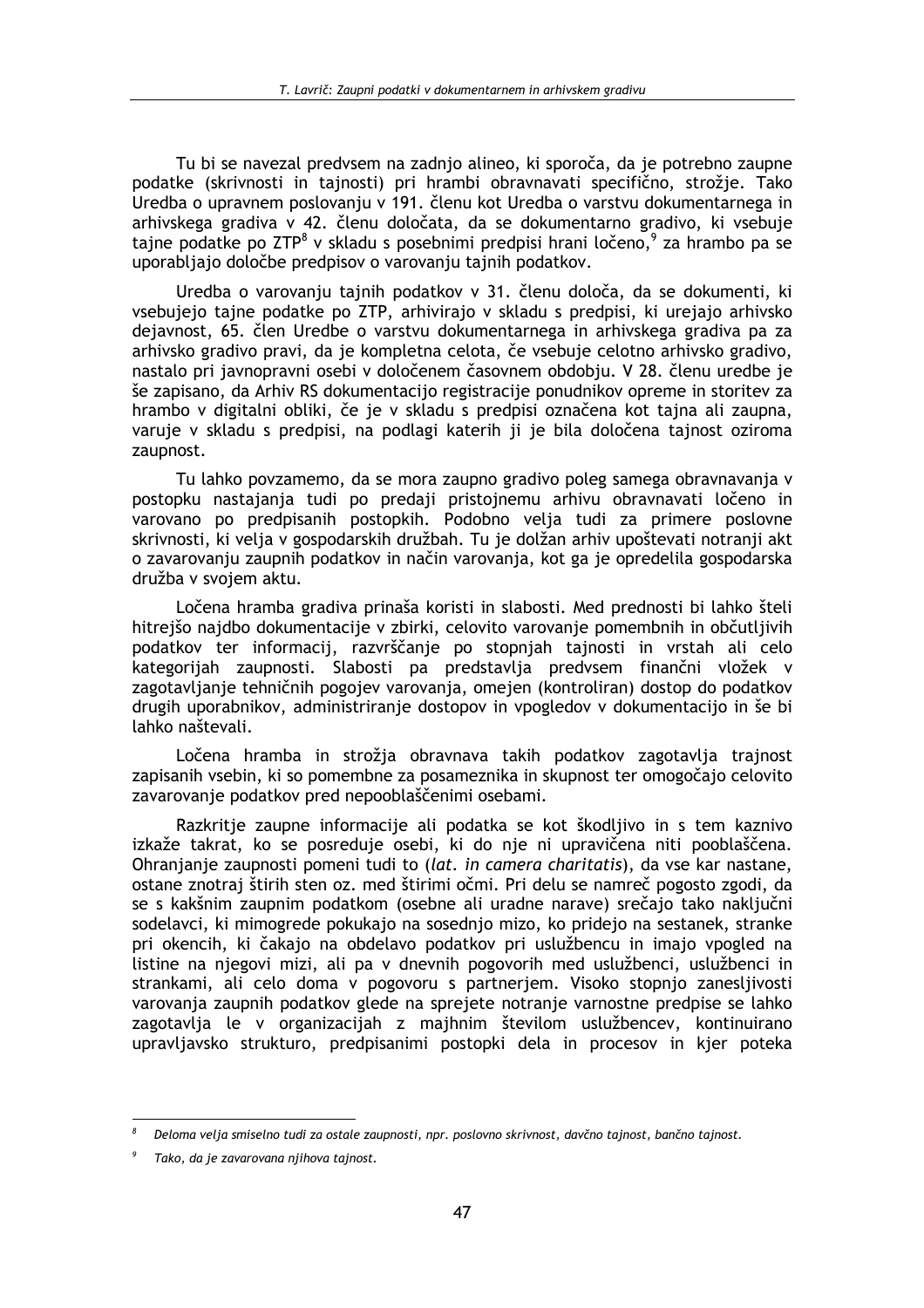poslovanie brez obiskovalcev ali drugih zunanijh strank. Za varovanie zaupnosti smo seveda v prvi vrsti odgovorni sami.<sup>10</sup>

#### 5. TRA INOST ZAUPNIH PODATKOV V ARHIVSKEM GRADIVIJ

Zaupni državni dokumenti podležejo strožjim pravilom varovanja kot osebni podatki. Če bi bili vsi osebni podatki v evidencah, na obrazcih, plastičnih karticah in drugod označeni z stopnjo zaupnosti, bi povzročili gromozansko administriranje in zakrivanje ter s tem zlorabljanje teh podatkov. Zato so celoviteje (sistemsko) varovani državni zaupni podatki, manj pa osebni podatki posameznika, razen seveda nekaterih najobčutljivejših osebnih podatkov. Izjeme veljajo tudi pri dostopu do takih podatkov. Medtem ko velja, da mora biti pri tajnih podatkih oseba, ki jih želi vpogledati, varnostno preverjena in mora ustrezati določenim pogojem, se z osebnimi podatki lahko seznani več drugih oseb, od receptorjev, varnostnikov, policistov, uradnikov, zdravnikov, odvetnikov, psihologov itd. Za vse te osebe se zahteva, da morajo podatke, s katerimi so se seznanili, varovati kot poklicno skrivnost. Gre torej za poklicno varovanje informacij in podatkov, ki so jih izvedeli v okviru svojega dela.

Tu izpostavljam področje trajanja zaupnosti osebnih in tajnih podatkov. Za osebne podatke iz javnih zbirk velja, da so dostopni javnosti, če posameznik tega ni prepovedal, v 10 letih po smrti ali v 75 letih od nastanka, tajni (poslovne, davčne in druge skrivnosti) pa po 40 letih od nastanka in po predaji pristojnemu arhivu.

Kot pravi Žontar (1984, str. 14), zavzema zgodovina poglavitno mesto med znanostmi, ki preučujejo preteklost. Naloga zgodovine je, da se ukvarja z razvojem človekove preteklosti z vseh zornih kotov in v vseh časovnih obdobjih. Znanstvene raziskave so pomemben segment proučevanja preteklih zgodovinskih dogodkov, zato nobena javna informacija ne more biti trajno omejena in nedosegljiva javnosti.

Sem lahko štejemo tudi eno izmed ustavnih pravic, in sicer pravico posameznika, da dobi informacijo javnega značaja, za katero ima v zakonu utemelien pravni interes. Kot pravi Bohinc (2001, str. 5), predstavlja javnost dela državnih organov ter transparentnost njihovih odločitev in ukrepov temeljno sestavino sodobnih demokratičnih družbenih ureditev. Podobno meni tudi Rovšek (2001, str. 35-36): "Javnost dela državnih organov, odprtost in preglednost (transparentnost) njihovega dela, v povezavi z možnostjo dostopa do podatkov in informacij javnega značaja, so značilnost sodobne demokratične in pravne države. Z ustreznim obveščanjem, odprtostjo in možnostjo nadzora se krepi zaupanje državljanov v delo državnih organov in javne uprave v širšem pomenu.

Če je delovanje teh organov zaprto, je veliko več možnosti za nepravilnosti, zlorabe oblasti in različne oblike korupcije." Tu dodajam, da smisel varovanja zaupnih informacij, ki to niso (zaradi namenskega prikrivanja sicer javnih informacij ali neusposobljenosti javnih uslužbencev pri označevanju zaupnih podatkov), ni v prid preglednemu in javnemu delovanju organov javne uprave.<sup>11</sup>

<sup>&</sup>lt;sup>10</sup> Stoodstotnega sistema, ki bi bil zanesljiv proti razkritjem ali zlorabam podatkov, ni. To smo le mi, posamezniki, ki se enkrat srečujemo z zaupnostmi kot uporabniki, drugič pa kot upravljavci zbirk takih podatkov.

<sup>&</sup>lt;sup>11</sup> Dostop do informacij javnega značaja se nanaša le na organe javne uprave, podrobneje glej Zakon o dostopu do informacij javnega značaja.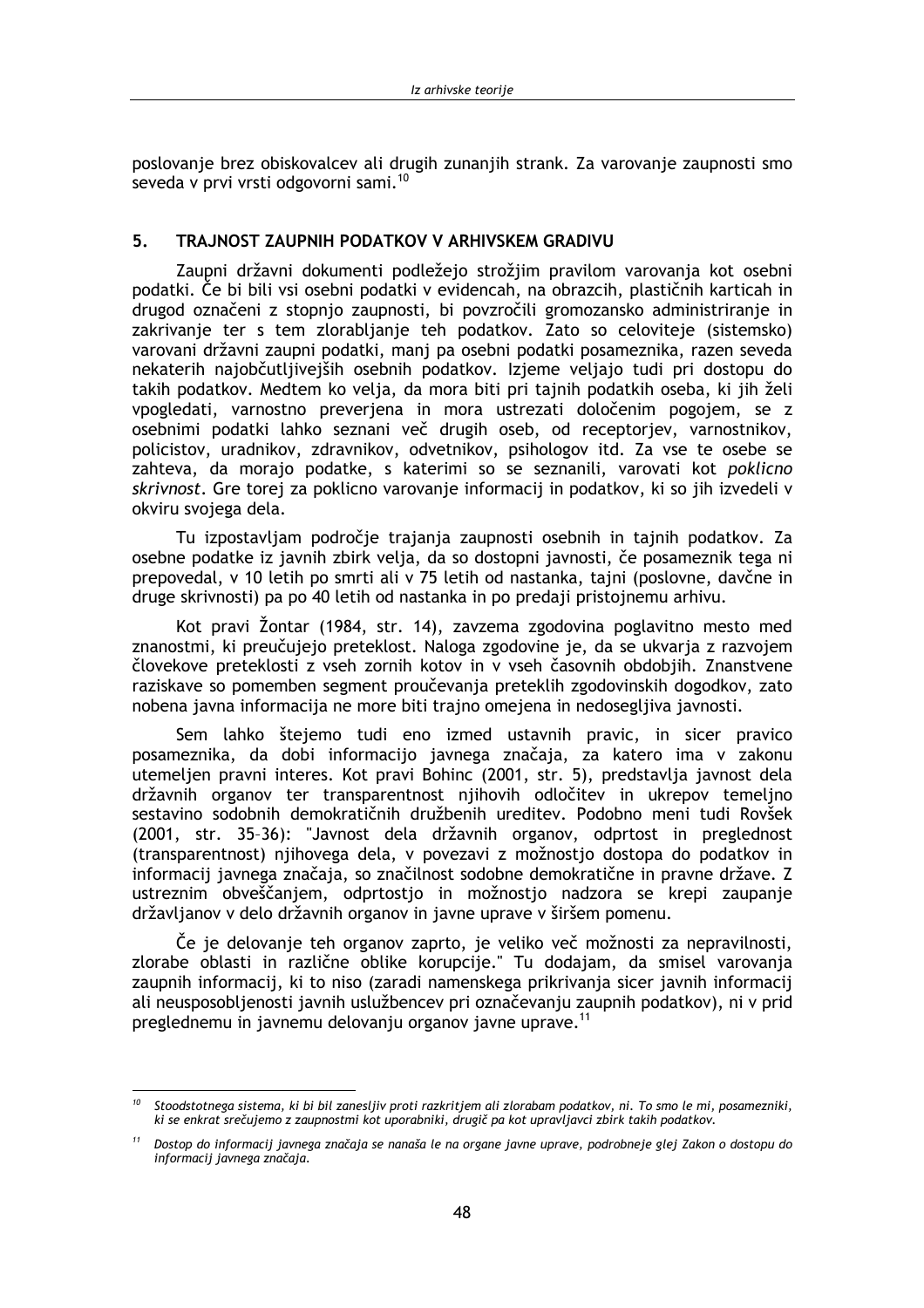Velik korak na področiu dostopa do zaupnih podatkov so do sedaj opravili že varuh človekovih pravic, inšpektor za varstvo osebnih podatkov in pooblaščenec za dostop do informacij javnega značaja. Predvsem v zadnjem času je mogoče opaziti večje premike v luči zagotavljanja varstva človekovih pravic in temeljnih svoboščin glede na določila ustave in zakona, s strani informacijskega pooblaščenca, ki na javno izpostavljene primere tudi medijsko reagira, najsi gre za poseg v osebne podatke ali pa za skrivnosti ter tajnosti.

Kot sem že navedel, vsem zaupnostim, opredeljenim v slovenski zakonodaji, rok zaupnosti nekoč poteče.

V kolikor zaupnost (skrivnost in tajnost v javni upravi) ni preklicana, postane taka dokumentacija dostopna šele po 40 letih od njenega nastanka oziroma po 75 letih od nastanka v primeru osebnih podatkov. Ta rok lahko glede na določila Zakona o varstvu dokumentarnega in arhivskega gradiva ter arhivih Vlada RS na obrazložen zahtevek arhivske komisije podaljša, če obstaja interes, lahko pa ga tudi skrajša, če obstaja močnejši javni interes (test javnega interesa).

V nadaljevanju predstavljam izrezke iz nekaterih medijev o odprtju zaupnih arhivov v pomembnih institucijah.



Odprtje Vatikanskih arhivov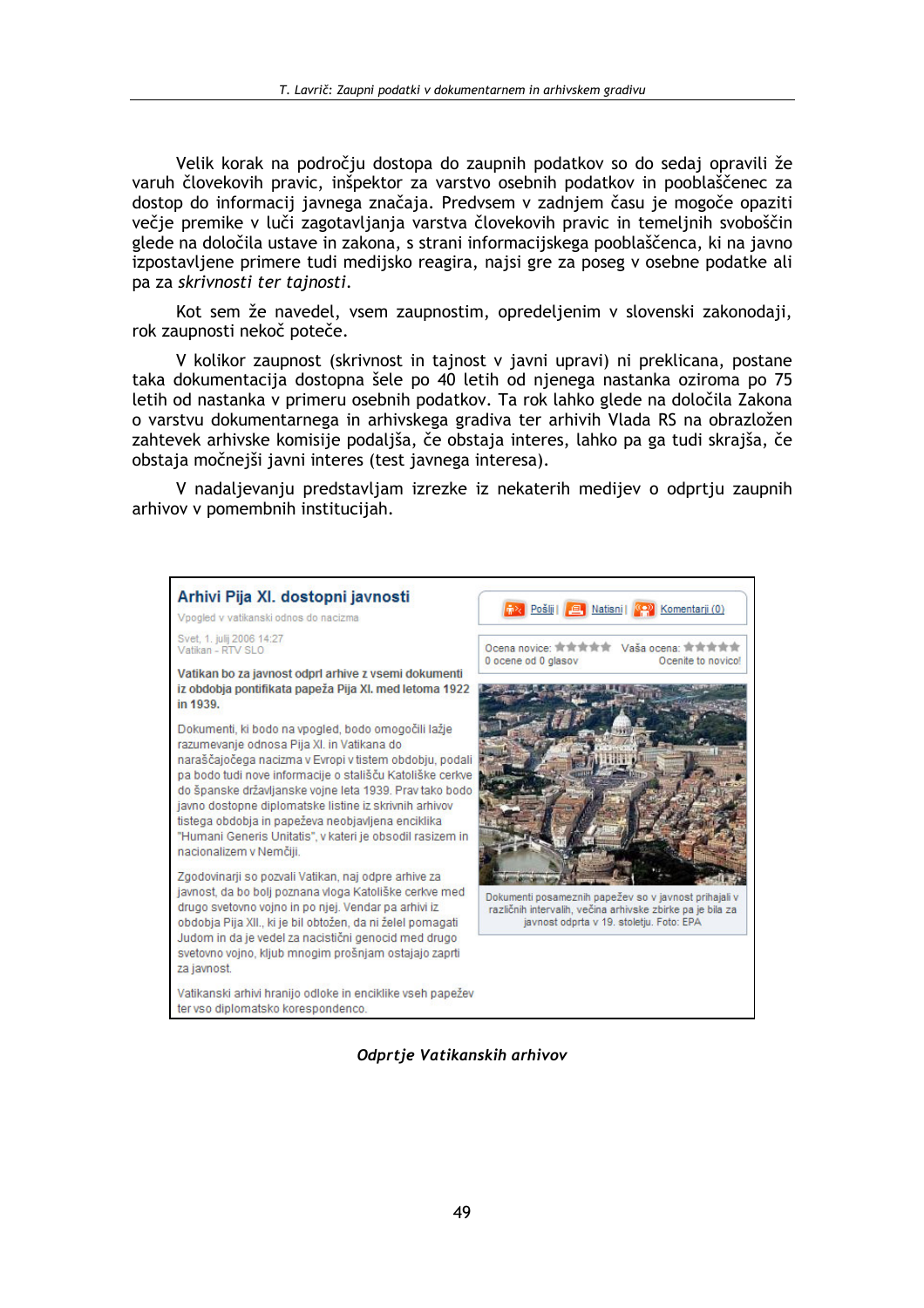# Nacistični arhivi na ogled javnosti

BERLIN - V sredo so po več kot 60 letih za javnost odprli tajne arhive o nacističnih taboriščih, ki osvetljujejo usodo 17,5 milijona žrtev nacizma širom po Evropi. Arhive so lahko odprli, šele ko je vseh enajst držav članic odbora, ki jih upravlja - ZDA, Izrael, Poljska, Britanija, Belgija, Luksemburg, Nizozemska, Italija, Grčija, Francija in Nemčija -, ratificiralo sporazum iz leta 2006, ki omogoča javni dostop do 47 milijonov dokumentov. Doslej so imeli dovoljenje za vpogled v arhive le najožii družinski člani žrtev nacističnega režima. Po besedah direktorja arhivov Reta Meistra bodo dokumenti zgodovinarjem med drugim omogočili preučevanje gibanja zapornikov, izpopolnjevanje podatkov o zaprtih v nacističnih taboriščih in podatkov o prisilnih delavcih. Kljub velikemu zanimanju za arhive pa marsikateri zgodovinar misli, da ni pričakovati dramatičnih novih odkritij o nacističnem režimu. STA

Članek v časniku Delo z dne 29. 11. 2007: Odprtje nacističnih arhivov

# Odkritje v arhivih Stasija Licenca za ubijanje

Stasijevi agenti so imeli ukaz, da morajo streljati na ubežnike, tudi če so med njimi ženske in otroci

BERLIN - Tik pred današnjo 46. obletnico postavitve berlinskega zidu je v širšo nemško javnost prvič prišel dokument, ki naj bi dokazoval, da so vojaki, ki so varovali mejo Nemške demokratične republike, imeli ukaz, da morajo streljati na bežeče ljudi. Odkrila ga je magdeburška podružnica državnega urada, ki skrbi za Stasijeve arhive. Dokumentu pripisujejo posebno težo, ker so nekdanji vzhodnonemški vodilni kadri zanikali obstoj ukaza s takéno vsebino

## OD NAŠEGA DOPISNIKA

Naideni ukaz, izdan leta 1973, sonašli v arhivu posebne enote Stasija. Njeni pripadniki so bili sicer v enakih uniformah kakor običajni graničarji, Stasi pa jim je ukazal takojšnje streljanje na dezerterje, ki so se odločili za pobeg na Zahod.<br>»Ne omahujte pri streljanju, tudi če preboj meje poteka z ženskami in otroki, kar so izdajalci že večkrat izkoriščali,« se je glasilo navodilo agentom. Strogi ukrep naj bi bil posledica tega, da so čez mejo v Zvezno republiko Nemčijo zbežali številni vojaki ljudske armade, samo v obdobju 1971-74 jih je bilo 144.

Za direktorja spominskega centra žrtev Stasija v berlinskem Hohenschönhausen Hubertusa Knaba je odkriti ukaz kot licenca za ubijanje. Ukazovanje, da morajo streliati tudi na ženske in otroke. bi bilo po njegovem mnenju lahko obravnavano kot napeljevanje k umoru, z zadevo bi se moralo ukvarjati tožilstvo in ugotoviti, kdo je izdal takšen ukaz, zlasti zato, ker je od 91.000 uslužbencev Stasija pravzaprav le eden končal v ječi

Vodja urada za Stasijeve arhive Marianne Birthler je opozorila, da obdelave početja razvpite vzhodnonemške tajne službe še zdaleč ni konec. Najdeni dokument da kaže na veliko brutalnost, samo s temeljitimi raziskavami pa se lahko spoprimejo z lažmi in legendami. Ker je bil enak dokument že<br>pred desetimi leti objavljen v neki znanstveni publikaciji, kritiki očitajo Birthlerjevi, da poskuša s takšnimi senzacionalističnimi odkritji zagotoviti nadaljevanje dela svojega urada, ki mu grozi zaprtje.

Najdeni ukaz se razlikuje od drugih doslej odkritih po tem, da je v njem neposredno navedeno, da morajo vojaki brezpogojno<br>streliati na ubežnike. V drugih so opozorilni streli in uporaba orožja omenjeni kot zadnje sredstvo. Že ob postavitvi berlinskega zidu pa je partijski vrh zahteval njegovo varovanje tudi s streli na begunce. Ne meji z Zahodno Nemčijo je bilo po podatkih različnih raziskav ustreljenih do 780 ljudi, eno od združenj žrtev pa navaja številko 1300. Pri poskusu bega čez berlinski zid je umrlo več kot 130 ljudi. PETER ZERJAVIČ

Članek v časniku Delo z dne 13, 8, 2007: Odkritje v arhivih Stasija

#### **ZAKLJUČEK** 6.

Dokumentarno gradivo ima veliko kulturno in zgodovinsko vrednost za proučevanje razvoja nekega naroda. Spoštovanje gradiva v materializirani obliki (papir) in v vsebinskosti (zapisano besedilo) sta temelj informacij in podatkov, ki jih je potrebno zavarovati in hraniti.

Pri tem seveda ne smemo pozabiti na vsebine, ki so pomembnejše od ostalih vsebin in jih varujemo strožje kot bi jih sicer. Pravilno varstvo dokumentarnega gradiva zagotavlja ohranjanje vrednosti zapisanih informacij, najsi bodo splošne ali pa zaupne narave.